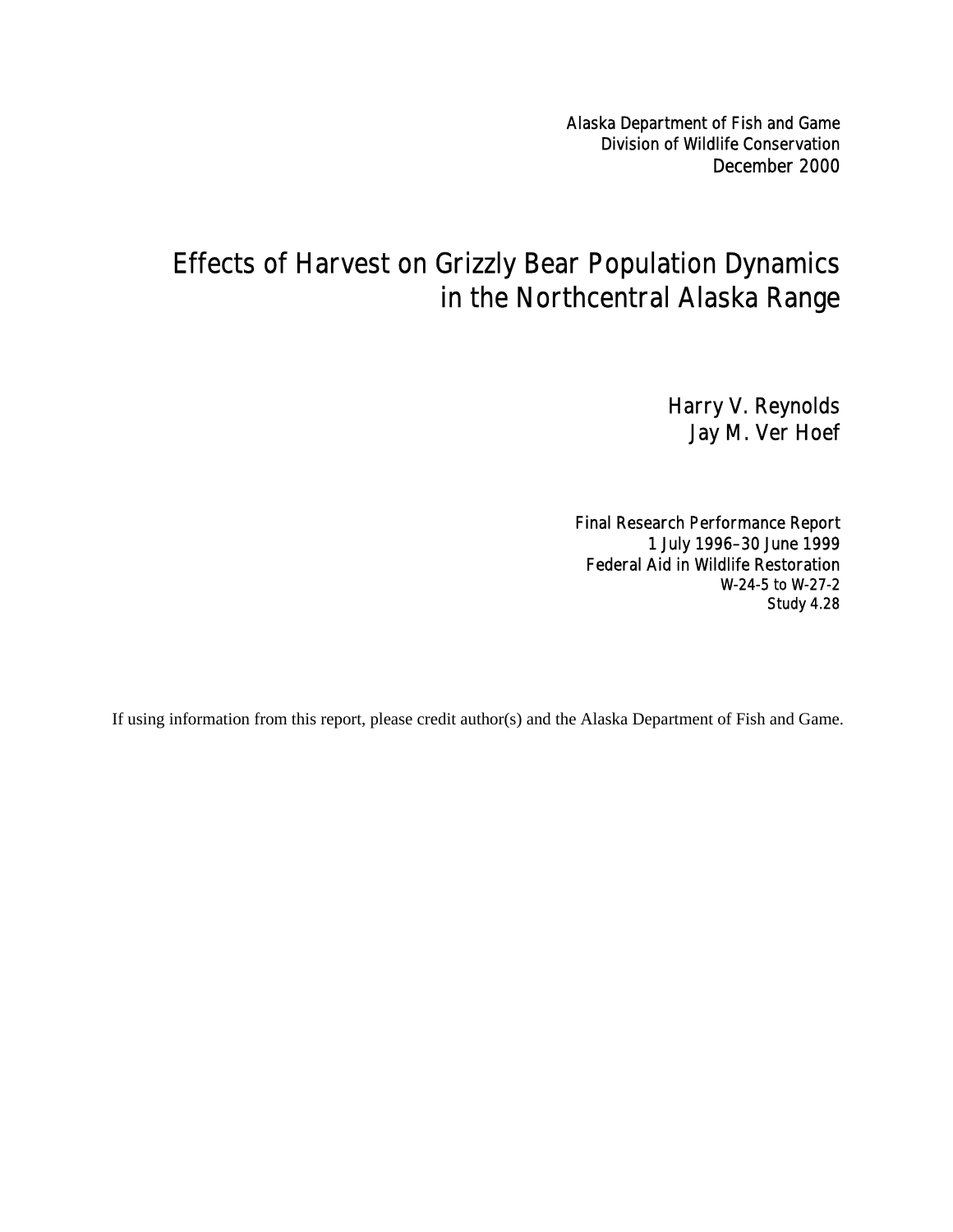## **FEDERAL AID RESEARCH FINAL REPORT**

**PROJECT TITLE:** Effects of Harvest on Grizzly Bear Population Dynamics in the Northcentral Alaska Range

**AUTHORS:** Harry V Reynolds and Jay M Ver Hoef

**COOPERATORS:** Ernie Vyse (Montana State University), John Blake (University of Alaska Fairbanks), and Hugh Semple (University of Saskatchewan)

**GRANT AND SEGMENT NR.:** W-24-5, W-27-1, and W-27-2

**PROJECT NR.:** 4.28

**WORK LOCATION:** Northcentral Alaska Range (southcentral Unit 20A)

**STATE:** Alaska

**PERIOD:** 1 July 1996–30 June 1999

#### **I. CUMULATIVE PROGRESS ON PROJECT OBJECTIVES**

OBJECTIVE 1: Determine sustainable mortality rates for female grizzly bears in the northcentral Alaska Range through modeling observed dynamics of reproductive and survival population parameters.

We applied formulations of Euler-Lotka equations (Eberhardt and Siniff 1977; Eberhardt 1985; Eberhardt et al. 1994) included in a model developed by Ward Testa (personal communication, Alaska Department of Fish and Game, Anchorage) to determine sustainable yields of grizzly bears. We determined rates of natural mortality and all recorded mortality for the female segment of an Alaska Range grizzly population. Inputs included Kaplan-Meier survival rates (Pollock et al. 1989), female birth rate (birth rate of female cubs/adult female/year; Testa 1996), age of first parturition and maximum age.

OBJECTIVE 2: Collate and analyze data to prepare for scientific publication: an assessment of population dynamics of harvested grizzly bears, sustainable harvest rates for females, a model of population response and recovery in a heavily-harvested population, use of genetic relationships to assess population analysis, and pharmacokinetics of the capture drug Telazol<sup> $\circledast$ </sup> following immobilization.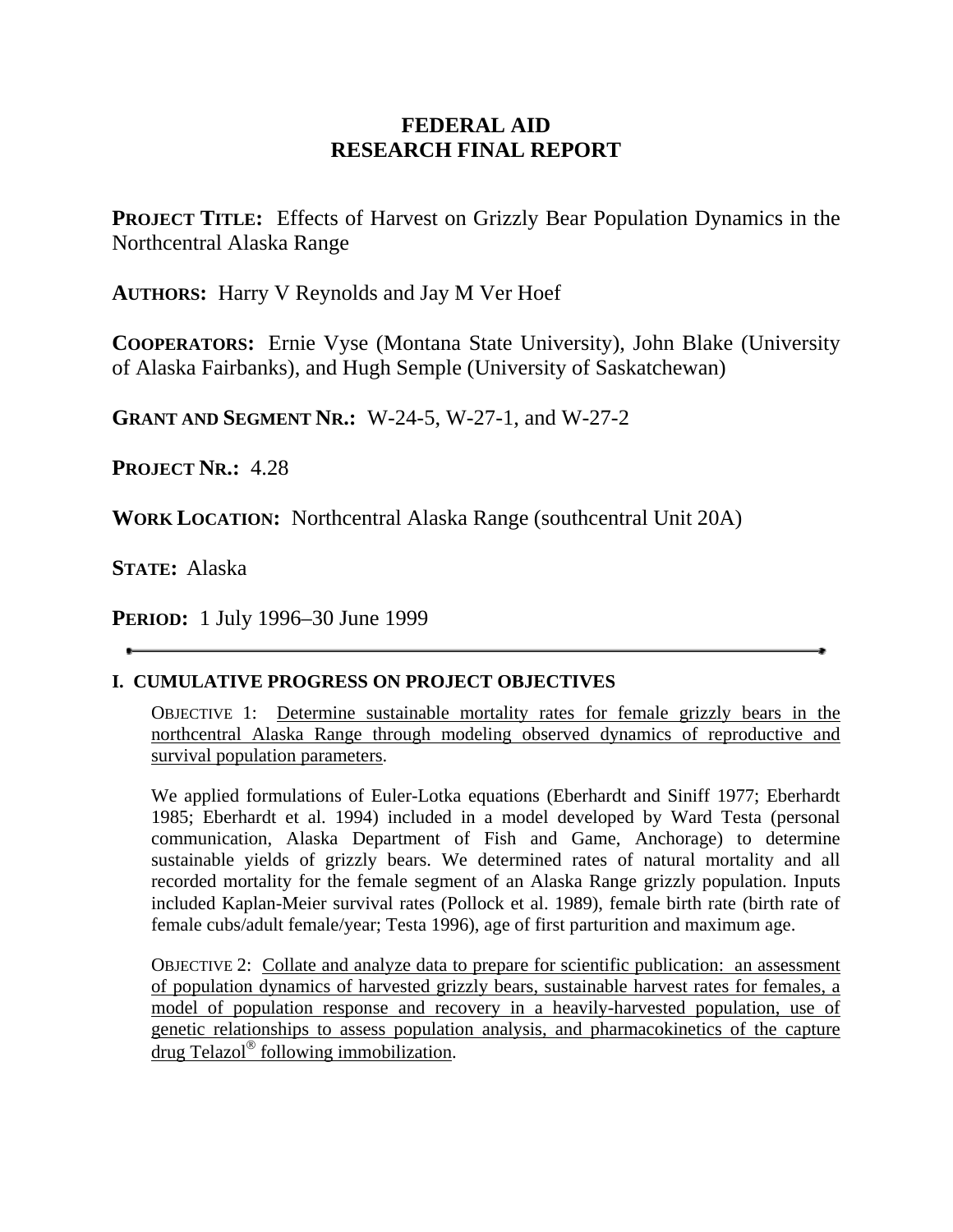Parameters necessary for assessments of population trajectory and stability, which enable calculation of sustainable harvest rates, were collated and analyzed. These include sex and age of bears in the population, female age at first production of young, litter size, interbirth interval, and age-specific mortality rates.

Tissue samples for assessing genetic relationships were collected for genotyping as part of a master's degree research project at Montana State University.

Data collection to determine rates of physiological clearance of the drug Telazol<sup>®</sup> following immobilization of grizzly bears was completed.

### **II. WORK NOT ACCOMPLISHED AS CONTRACTED**

All work was completed as contracted.

#### **II. SUMMARY OF WORK COMPLETED ON JOBS IDENTIFIED IN ANNUAL PLAN THIS PERIOD**JOB 1: In consultation with a biometrician, develop a model describing sustainable harvest of this population.

A model based on staggered-entry of Kaplan-Meier survival rates (Pollock et al. 1989) and Euler-Lotka formulations (Eberhardt 1994), with Testa's (1996) calculation of mean annual production rate of females was used to estimate sustainable harvest.

JOB 2:Collate, analyze and prepare for publication results gathered during 1981–1996 in studies of dynamics of a hunted grizzly bear population in the northcentral Alaska Range.

Data on mortality, survival rates, cub production, litter size, age at first and last parturition, sex ratios, annual status of individual bears, intervals between litter production and weaning of offspring, hunter selection and population size were collated and analyzed. Analysis of these data was prepared in formats appropriate for publication in scientific journals.

JOB 3: Prepare publications on population dynamics in a hunted grizzly bear population in northcentral Alaska; population response to harvest at high, low, and sustainable rates for Alaskan grizzly bears; and comparisons of population dynamics in long-term studies of Alaskan grizzly bears.

Age-specific mortality rate determination and analysis of the population parameters listed in Job 2 are necessary preparatory components for examination of population dynamics or response to harvest. These aspects have been prepared and initial outlines have made for various publications. Manuscripts for scientific journals have been outlined, but have not been submitted, with the exception of a paper coauthored on population estimation techniques and comparative density (Miller et al. 1997).

#### **WORK NOT ACCOMPLISHED AS CONTRACTED**

Although data were prepared for several publications, only one (Miller et al. 1997) was published during this period. Completion of papers on population dynamics and response to harvest were contingent upon compilation and analysis of the long-term data set used for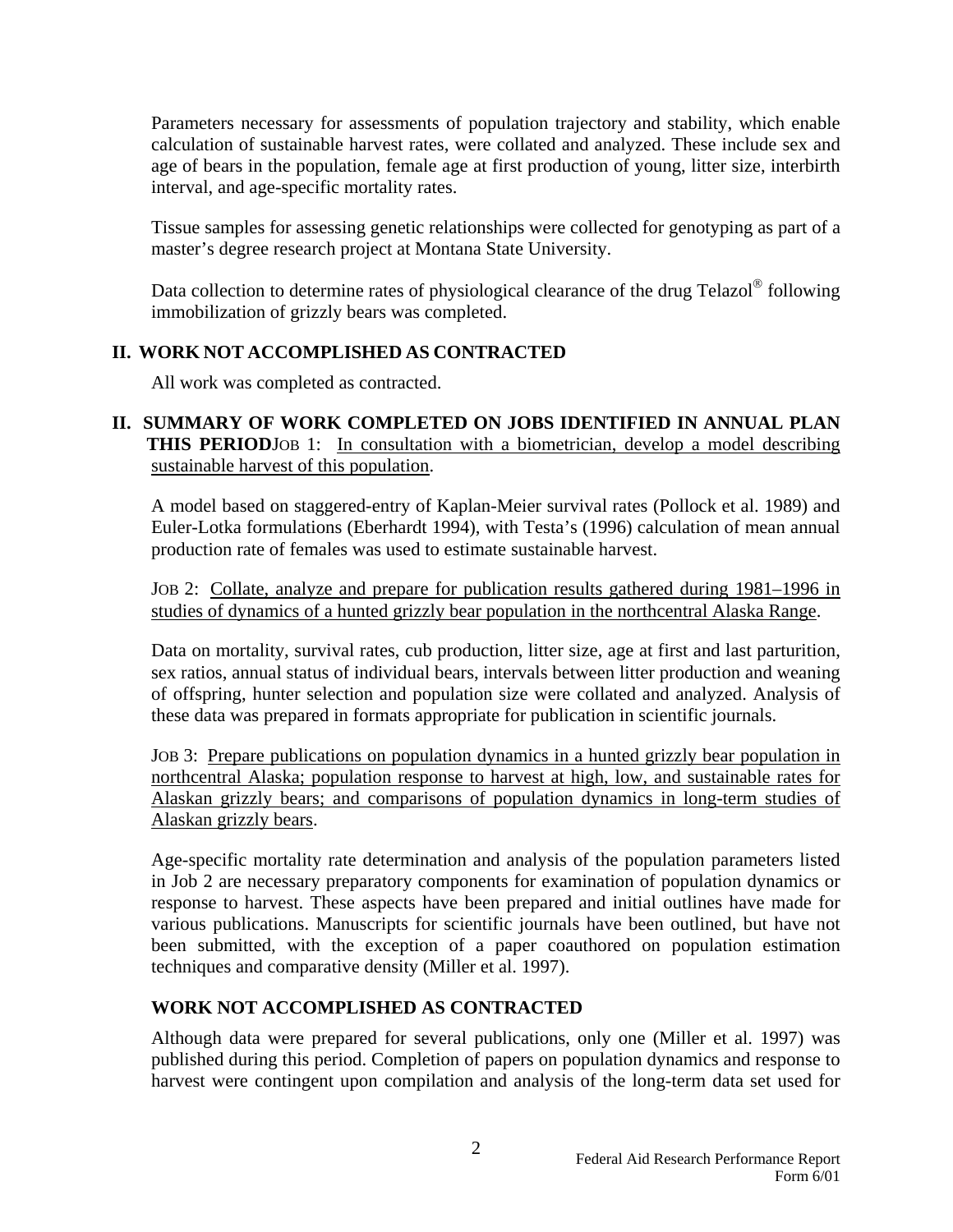age-specific survival rate calculations. These calculations are complete and will allow completion of manuscripts for publication in scientific journals.

#### **IV. ADDITIONAL FEDERAL AID-FUNDED WORK NOT DESCRIBED ABOVE THAT WAS ACCOMPLISHED ON THIS PROJECT DURING THIS SEGMENT PERIOD**

Data collected ancillary to the objectives allowed analysis of morphometrics and girth-ageweight relationships, which will be published in the future. In addition, movement patterns observed during aerial flights conducted in the course of addressing objectives for this report will allow analysis of fidelity to, and emigration from, established and maternal home ranges. Final preparation, review, editing and publication of grizzly bear population density estimation and mark-resight techniques were completed during this period. Similarly, collation and analysis of data was completed for preparation of a manuscript detailing effective protocol for brown bear capture.

#### **V. RESEARCH RESULTS**

Using this model estimated sustainable yield in this population was estimated considering natural mortality alone, and total observed mortality which includes both natural and human-caused mortality. Human-related mortality included deaths from hunting in which hunters reported their kills, wounding losses, defense of life or property kills, illegal kills, presumed deaths of cubs or yearlings following the mother's human-caused death, and capture-related deaths.

Observed average age of first parturition for 31 females was  $5.94$  ( $95\%$  CI =  $5.5-6.4$ ), mean litter size was 2.0 (95% CI = 1.75–2.25) for 79 litters with a total of 165 cubs, and average interbirth interval was 2.67 ( $n = 63$ ; 95% CI = 2.4–3.0).

Survival data included observations of 257 individual bears over 568.073 aggregate years. Of those monitored, 40 were females of unknown maternal lineage; 49 were female offspring with known maternal lineage; 48 were male offspring with known maternal lineage (only monitored until death, their weaning as 2-year-olds or until 1 June, whichever came first); and 120 of unknown sex were monitored with their radiocollared mothers until death, their weaning as 2-year-olds, or until 1 June, whichever came first.

Based on staggered-entries of this data (Pollock et al. 1989), Kaplan-Meier calculation of survival to mean age at first parturition, accounting only for natural mortality, was 0.61 (95% CI =  $0.50-0.73$ ). In comparison, Kaplan-Meier calculation of survival to mean age at first parturition, when both natural and human-related causes of mortality were considered, was 0.36 (95% CI = 0.23–0.48).

Yield for all females, based on natural mortality rates only, was estimated at 9.4%, with  $\lambda$ (population rate of growth) =  $1.1037$  (95% CI =  $1.0367-1.1613$ ). In comparison, mean annual yield for all females when all sources of mortality were included was 1.4%, with  $\lambda =$ 1.0143 (95% CI =  $0.9221-1.0952$ ). In comparison, using the same approach for a grizzly bear population in British Columbia and Montana, Hovey and McLellan (1996) calculated that  $\lambda = 1.085$  (95% CI = 1.032–1.136). Other models, based on hunter harvest or cautionary input parameters estimated lower sustained yields of 4.6–7.0% (Miller 1988; Eberhardt et al. 1994; Swenson et al. 1994). Because the model we used appears relatively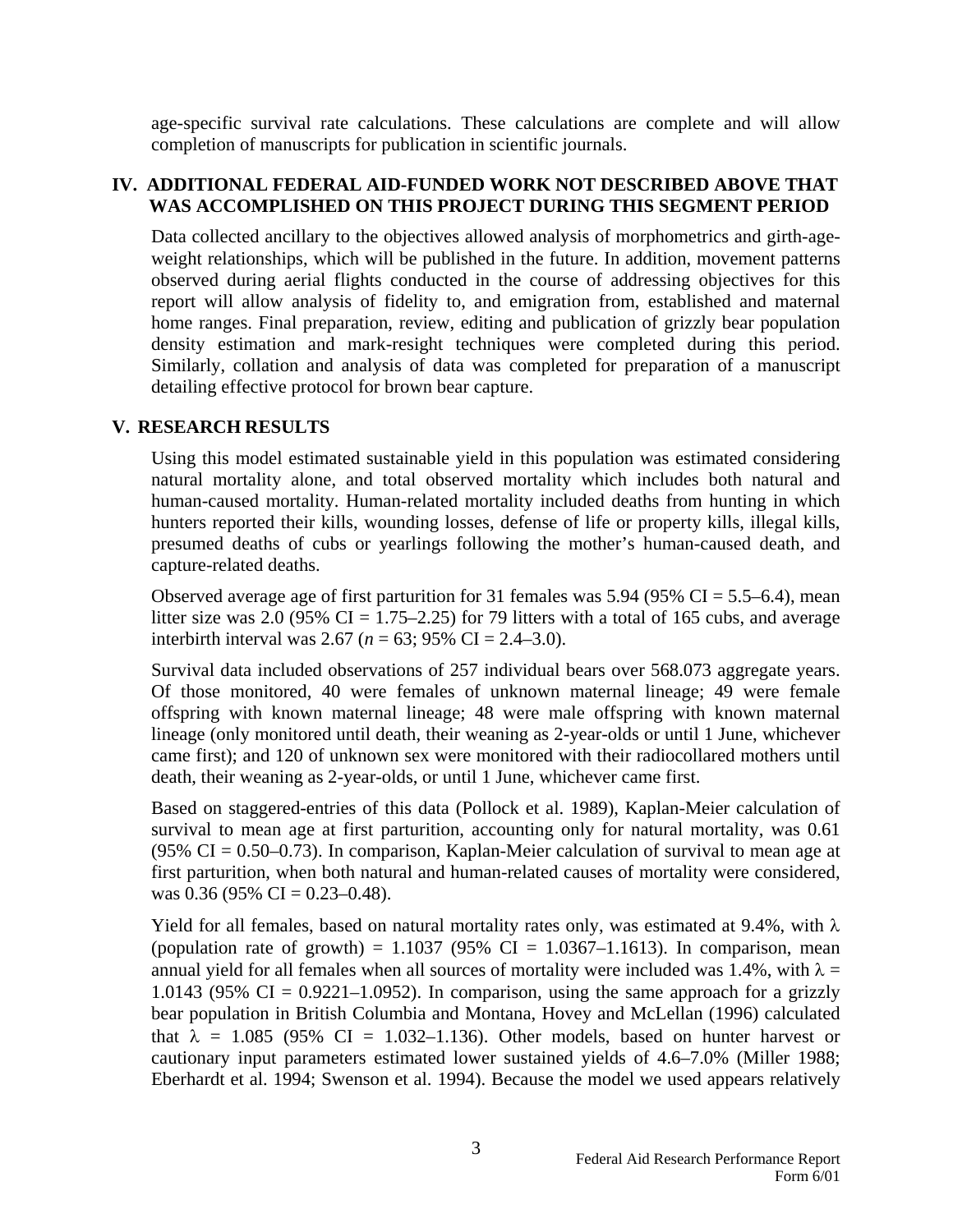unresponsive to substantive changes in model parameters, it should be carefully interpreted and cautiously applied until further verification of its utility can be made.

Tissue samples for assessing genetic relationships were collected and were to be analyzed as part of a graduate student research project at Montana State University. Genotyping was completed, but the student dropped out of the program and assessment of genetic relationships was not completed. No Federal Aid funds were used for this project.

Data collection to determine rates of physiological clearance of the drug Telazol $^{\circ}$  in grizzly bears following immobilization was completed, and a manuscript is in preparation in cooperation with coworkers. Tentative analysis indicates that blood levels of Telazol $^{\circledR}$  are cleared by >50% in <60 min. No Federal Aid funds were used for this project.

#### **VI. PUBLICATIONS**

The following publication describing population size was directly related to the project and was published during this period.

#### **Brown and black bear density estimation in Alaska using radiotelemetry and replicated mark-resight techniques**

MILLER SD, GC WHITE, RA SELLERS, HV REYNOLDS, JW SCHOEN, K TITUS, VG BARNES, JR., RB SMITH, RR NELSON, WB BALLARD, AND CC SCHWARTZ. 1997. *Wildlife Monographs* 133.

*Abstract*: Accurate density and population estimates are needed to manage bear populations but are difficult to obtain. Most such estimates reported for bears are largely subjective and lack estimates of precision. Fifteen brown bear (*Ursus arctos*) and 3 black bear (*U. americanus*) density estimates were obtained in Alaska during 1985 through 1992 using 2–9 replicates of capture –mark-resight (CMR) techniques in 17 different areas. Our studies used radiotelemetry to document movements of marked animals into and from search areas. This procedure essentially eliminated the need to correct density estimates for edge or periphery effects caused by absence of geographic closure. To estimate population size we used a maximum-likelihood estimator modified to accommodate temporary movements of marked animals into and from our search areas. Our approach permitted direct calculations of density from our population estimates. Our procedures provided density estimates that were repeatable, were comparable among areas, included estimates of precision and were more objective than methods historically used to estimate bear abundance. Our density estimation procedures have widespread applicability for other wildlife studies using radiotelemetry.

Our estimates were obtained within a wide spectrum of habitats and provided a range of Alaskan densities from 10.1 to 551 brown bears (all ages)/1000  $\text{km}^2$  and from 89 to 289 black bears (all ages)/1000  $km^2$ . Our highest brown bear density is probably near the maximum for this species, but areas with lower densities (3.9/1000 km2) have been reported in Alaska. Areas with black bear densities higher than in our study areas probably occur in Alaska. Brown bear densities were 6–80 times greater in coastal areas where abundant runs of multiple species or salmon *(Oncorhynchus* spp.) were available to bears than in interior areas. Our CMR techniques provided useful data for bear population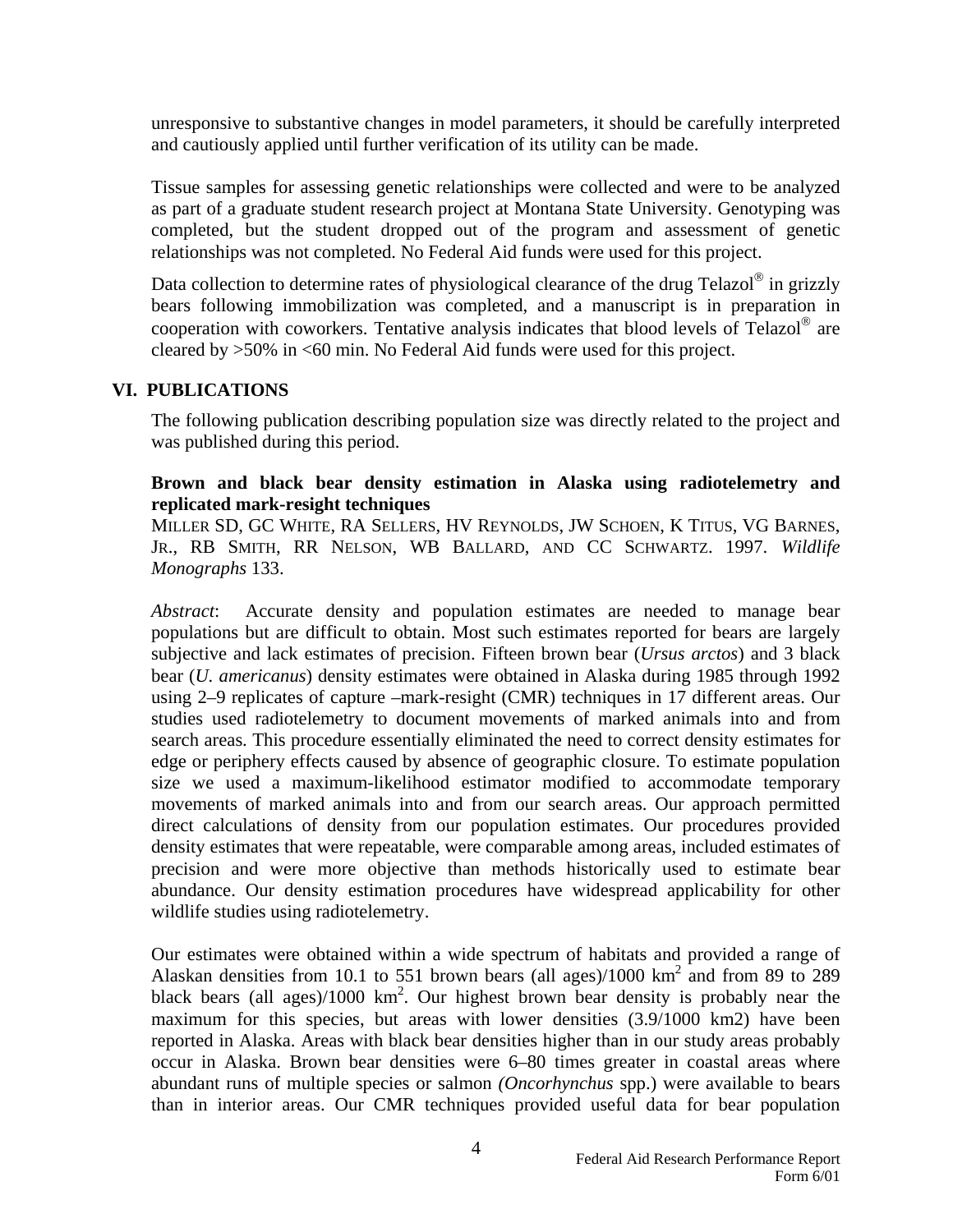management and impact assessment and has potential for application to other species and areas.

The following two publications are directly related to this project and are in preparation.

#### **Selection of adult males by brown bear hunters — perception or reality?**

REYNOLDS HV, VG BARNES JR, RB SMITH, S SZEPANSKI, AND J WANT. *In prep*. Selection of adult males by brown bear hunters--perception or reality? Presented at  $13<sup>th</sup>$  International Conference on Bear Research and Management, Jackson, Wyoming, May 2001.

*Abstract*: Sustained yield of hunted brown bear (*Ursus arctos*) populations and strategies for managing hunting depend on whether hunters selectively kill males. In Alaska, management decisions are primarily based on estimates of sustained yield for each specific population, annual trends in numbers of bears killed in each population, and the sex and age characteristics of the kill. Calculations of sustained yield have been rough estimates based, in part, on the assumption that brown bears taken by hunters are killed in the proportions that are representative of the sex and age composition of the population = 2 years of age. In contrast, big game guides and many hunters portray their hunting practices as being selective for large adult males. If guides and hunters are correct in this characterization, then harvest should be biased towards males.

We tested the hypothesis that hunter kill of Alaskan brown bears is not selective for specific sex or age category. We tested use vs. availability by comparing sex and age characteristics of hunter-killed brown bears in 2 regions of the state with those determined by research studies of populations in the same regions. We accounted for mean differential vulnerability to harvest by spring and fall hunting seasons due to regulatory protection of females accompanied by offspring. For those and other regions of the state, we further partitioned analysis for each game management unit by hunter type (unguided residents vs. guided nonresidents), harvest density and hunting pressure, area differences in brown bear size, estimated bear density, and by management goals for each unit.

We suggest how this analysis can be applied to timing of hunting seasons and management based on kill density of females only. We explore what role hunter education can play in changing hunter attitudes and field skill development to identification of males and how regulatory changes could provide motivation in development of selectivity skills by brown bear guides and resident hunters.

BLAKE JE, HV REYNOLDS, AND H SEMPLE. *In prep*. Pharmacokenetics of tiletamine HCL/zolazepam HCL (Telazol<sup>®</sup>) in grizzly bears. For submission to *Journal of Wildlife Diseases*. Expected submission date 2001.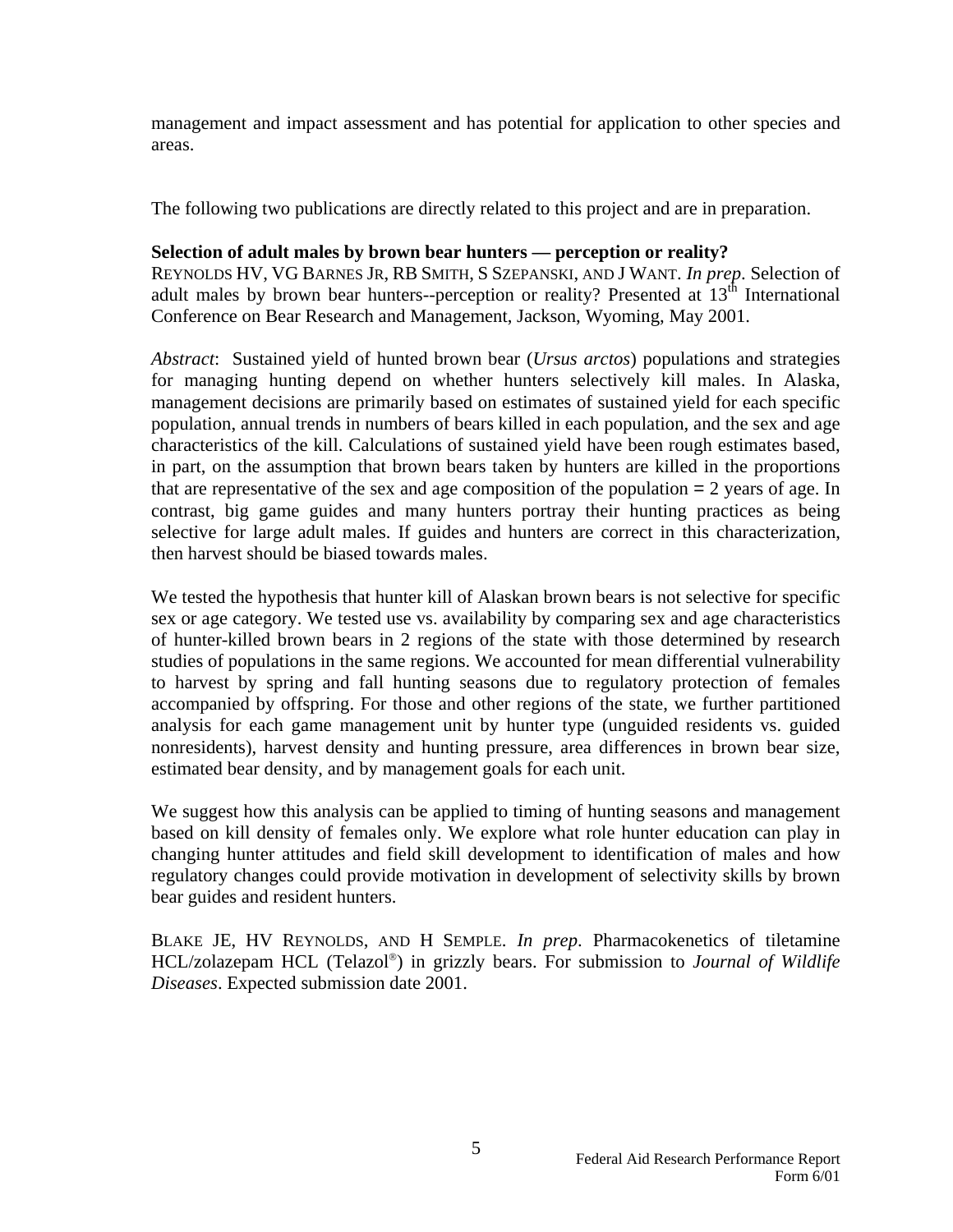The following three publications were ancillary to the project and contain data collected in the course of completing other project objectives.

#### **Procedures for maximizing safe and humane capture of brown bears**

REYNOLDS HV, BN MCLELLAN, AND JE SWENSON. *In prep.* Procedures for maximizing safe and humane capture of brown bears. Presented at  $13<sup>th</sup>$  International Conference on Bear Research and Management, Jackson, Wyoming, May 2001.

*Abstract*: Based on our experience of capturing over 2800 brown bears during 1973–2000, we suggest capture protocols that have proven successful in minimizing risk of mortality or injury to bears in Alaska, British Columbia, and Sweden. For example, by following these methods, only 2 of 657 (0.3%) bears captured died from capture-related causes in our studies in northern Alaska during 1986–2000. We compare efficacy, advantages, disadvantages and differences in handling characteristics of immobilizing drugs in various concentrations for tiletamine HCL/zolazepam HCL (Telazol® /Zoletil®, Fort Dodge Labs) and its synergist medetomidine HCL (Zalopine®, Farmos), ketamine HCL/xylazine HCL (Ketaset®, Bristol Veterinary Products/Rompun®, Lemmon Co.), tiletamine HCL (M-99®, Lemmon Co.), and phencyclidine HCL (Sernylan®, BioCeutic Laboratories), among others. We discuss how effective doses of immobilizing drugs differ among capture techniques, monitoring the effects of the drugs on physiological parameters, if and when additional dosages should be given, expected recovery times, and differences among darting guns.

We discuss advantages, disadvantages and selectivity of capture using helicopters in open and forested habitat, snares in forested habitat, culvert traps, and free darting. Approach methods using a helicopter should vary depending on the age and social status of targeted individuals, including breeding pairs, solitary adults, solitary sub-adults, and family groups. Attempts to capture cubs of the year should be made only under certain situations. Techniques can be applied to minimize danger to estrous females under the effects of drugs from adult males, reduce mortality and injury to bears during helicopter capture, and minimize exposure of partially immobilized bears to natural hazards. Captures of multiple bears at one time can be accomplished but should only be attempted under specific conditions. Appropriate handling and treatment of immobilized bears should include measures to maintain physical well being, including appropriate body temperatures, and careful selection and fitting of radio collars to avoid injuries.

#### **Longevity and reproductive performance in old-aged brown bears in Alaska**

REYNOLDS HV, VG BARNES, JR, AND RB SMITH. *In prep*. Longevity and reproductive performance in old-aged brown bears in Alaska. Expected submission date, 2002.

*Abstract*: Most records for longevity of brown bears have been documented at zoos rather than from wild populations. Arguably, because of the protective environment of zoos with attendant veterinary care and ready access to food, bears may reach ages that are unlikely to occur in wild populations. Because of hunting or natural mortality, most studies assume that wild bears die by the age of 20–25 years, or if they live, provide negligible additional productive capacity to the population, due to reproductive senility. We show that even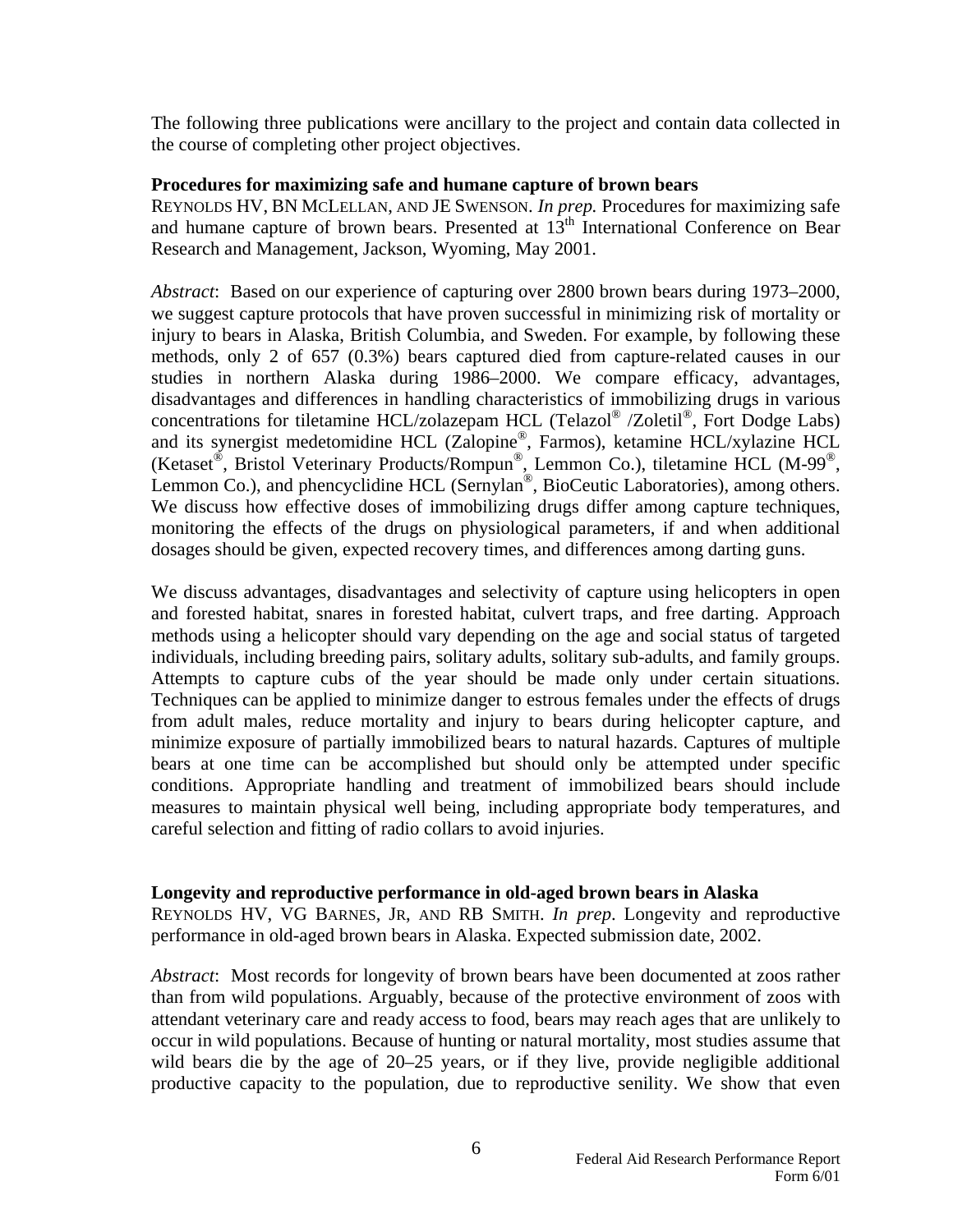though their representation in populations is diminished by age 20, both males and females may be present and reproductively active well beyond that age.

We documented maximum ages for free-ranging brown bears in Alaska. A female from Kodiak Island near Karluk Lake (57°N, 154°W) was killed by a hunter during October 1991 at a minimum known age of 34 years. A 30-year-old female, monitored since 1982 in the northcentral Alaska Range (64°N, 147°W) was observed alive during October 2000, accompanied by 2-year-old offspring at the mouth of her winter den. A male from the western Brooks Range (69°N, 162°W) was last observed alive during May 1994, at age 34 years, his freshly bloodied radio collar was found in the area 17 months later.

All 3 bears were members of hunted populations, but hunting pressure and other factors that allowed the bears to survive to advanced aged differed. Hunting pressure on Kodiak Island is high due to the presence of large bears desirable to many hunters and to the high bear population density. Similarly, hunting pressure in the northcentral Alaska Range was high during the 1980's to early 1990's. However, hunting regulations do not allow the kill of females accompanied by cub or yearling offspring. Further, it is rare for hunters to kill females in family groups with 2- or even 3-year-olds at their side. Therefore, depending on the timing of hunting seasons, productive females may only be vulnerable to hunter kill during the fall season of the year in which they weaned offspring and then bred, or 1 of 6–8 seasons, depending on whether they break familial bonds as 2- or 3-year-olds, and whether they produce a new surviving litter the following year.

In contrast, in the western Brooks Range, although males are vulnerable to hunters during any open season, hunting pressure is light because of the size of the bears is relatively small and less desirable to hunters, the population density there is relatively low and the availability of other species to hunt is minimal.

We further test the hypothesis that the proportion of old-aged bears in our study populations in 4 areas of the state do not differ from those killed by hunters in the same in 4 areas. We further test the hypothesis that young females are more productive than older females, who may be subject to reproductive senility. We compare records of production among 4 age groups of females, aged 6–10 years, 11–15 years, 16–20 years, and 21–30 years, captured during research studies in these same 4 areas. As expected, there are a higher proportion of females in the first 2 quartiles than in the 16- to 30-year quartiles. Similarly the total number of offspring produced by the 2 quartiles of younger females than by the 2 composed of older ones. However, survival rates of offspring for females in the older quartiles are higher, so net production of young that survives until weaning may partially compensate for their smaller representation in the population. The potential for male reproductive senility was assessed both genetically and through direct observation.

Models of brown bear population behavior should be cautious in application of assumptions of reproductive senility, and account for differences in survival of offspring born to olderaged mothers.

SCHWARTZ CC, HV REYNOLDS, VG BARNES JR, RA SELLERS, SD MILLER, BN MCLELLAN, J KEAY, R MCCANN, S HERRERO, WF KASWORM, AND R MACE. *In prep.* Metapopulation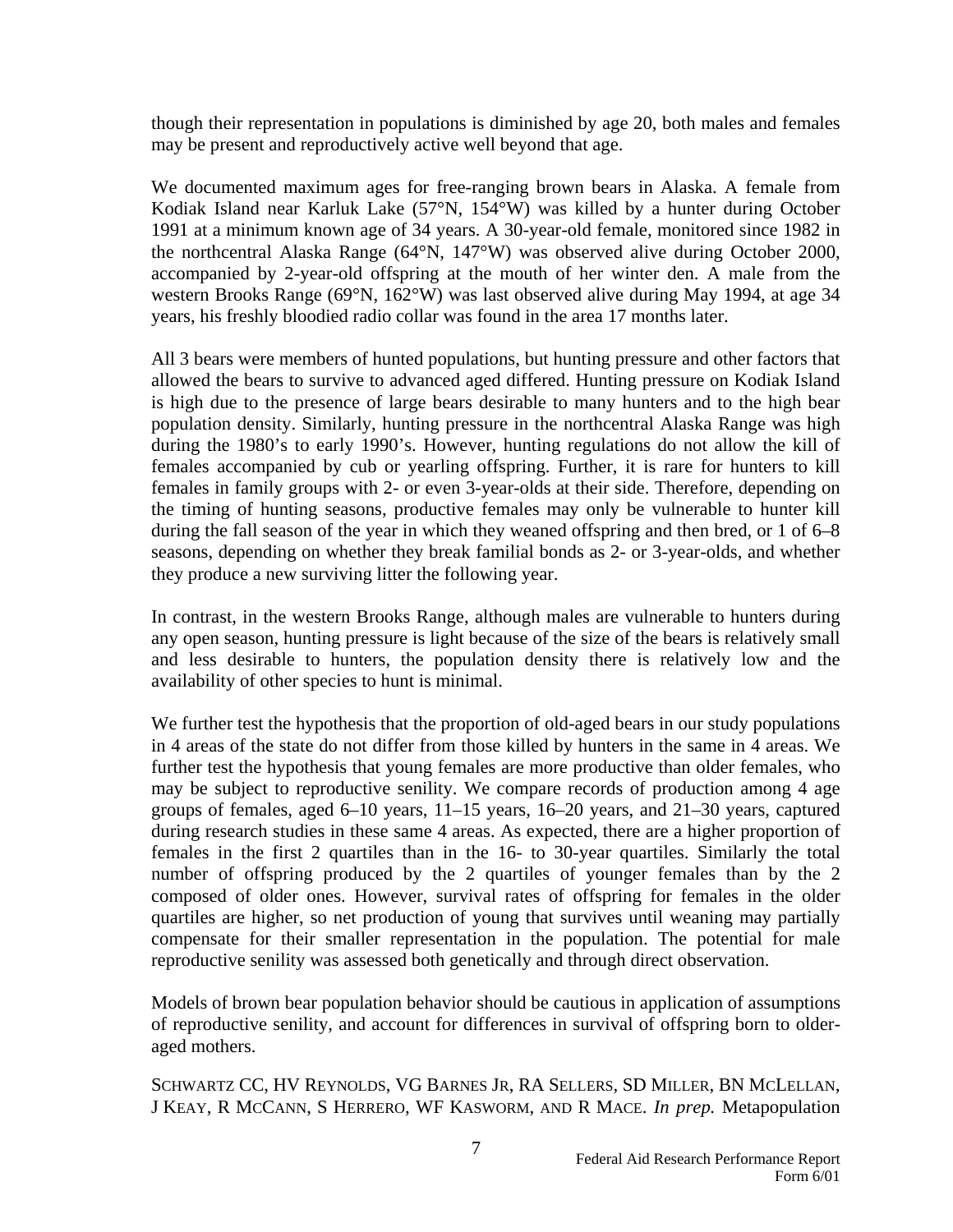analysis of reproductive senescence in brown bears. (Expected submission date, late 2001– early 2002)

#### **VII. RESEARCH EVALUATION AND RECOMMENDATIONS**

This study demonstrated the substantial annual variation that can occur in population parameters annually or even during 2- to 3-year periods. Such variation likely plays a crucial role in the dynamics of bear population and can only be identified by long-term investigation. Since effective management is based on a clear understanding of population dynamics, it is very important that studies investigating grizzly bear populations be conducted over a period of at least 10 years.

Development of an alternative model of sustainable yield using probabilistic Bayesian analysis was initiated, but is not complete. This approach could prove far more useful in providing understanding of how individual parameters are used in any model. In addition, use of a stochastic population model for the dynamics of grizzly bears could give more realistic results than the presently applied deterministic model. Other biometric priorities did not permit production of a model using Bayesian approaches; however, this timeconsuming approach should be addressed in the future.

Observations made during this study indicate that bear populations are subject to external conditions that result in substantial annual variation in cohort size, cub production, litter size, survival, and period of maternal care. Similarly, human-caused mortality varies from year to year, often related to weather during hunting season or openings of seasons for ungulate species. However, in most modeling exercises, these parameters are treated as mean values, an approach which may mask real dynamics within the population. Improvements in applicability of models to observed conditions and parameter variation need to be further addressed.

Monitoring of population parameters and tracking of presence of adult females as an indicator of population recovery have been minimal during this report period. A final assessment of changes in these data and how female harvest has varied should prove valuable in management of bear populations throughout interior Alaska. Survival data on 2 to 5-year-old females may be biased and driving the model we applied to its apparent high yield estimate. If the study is continued, monitoring of these cohorts should be a priority. Alternately, if further investigation shows that the survival data for these cohorts is accurate, and more appropriate models substantiate sustainable yield we calculated, then many of the bear populations in Alaska could be subjected to higher mortality rates than are presently allowed with minimal effect.

Most Alaskan predator-prey studies have focused on reduction in ungulate calf and adult numbers as a result of wolf and bear kills. Ongoing studies of ungulate production and survival are presently taking place in and adjacent to study area for this grizzly bear project. Although kill rates by wolves and effects of ungulate availability on pack dynamics have been addressed, similar information is not available for grizzlies. Additional research to address the issues of individual predation rates by bears and how availability of prey affects bear populations should be initiated to provide a more complete picture for predator-prey interrelationships in Interior Alaska.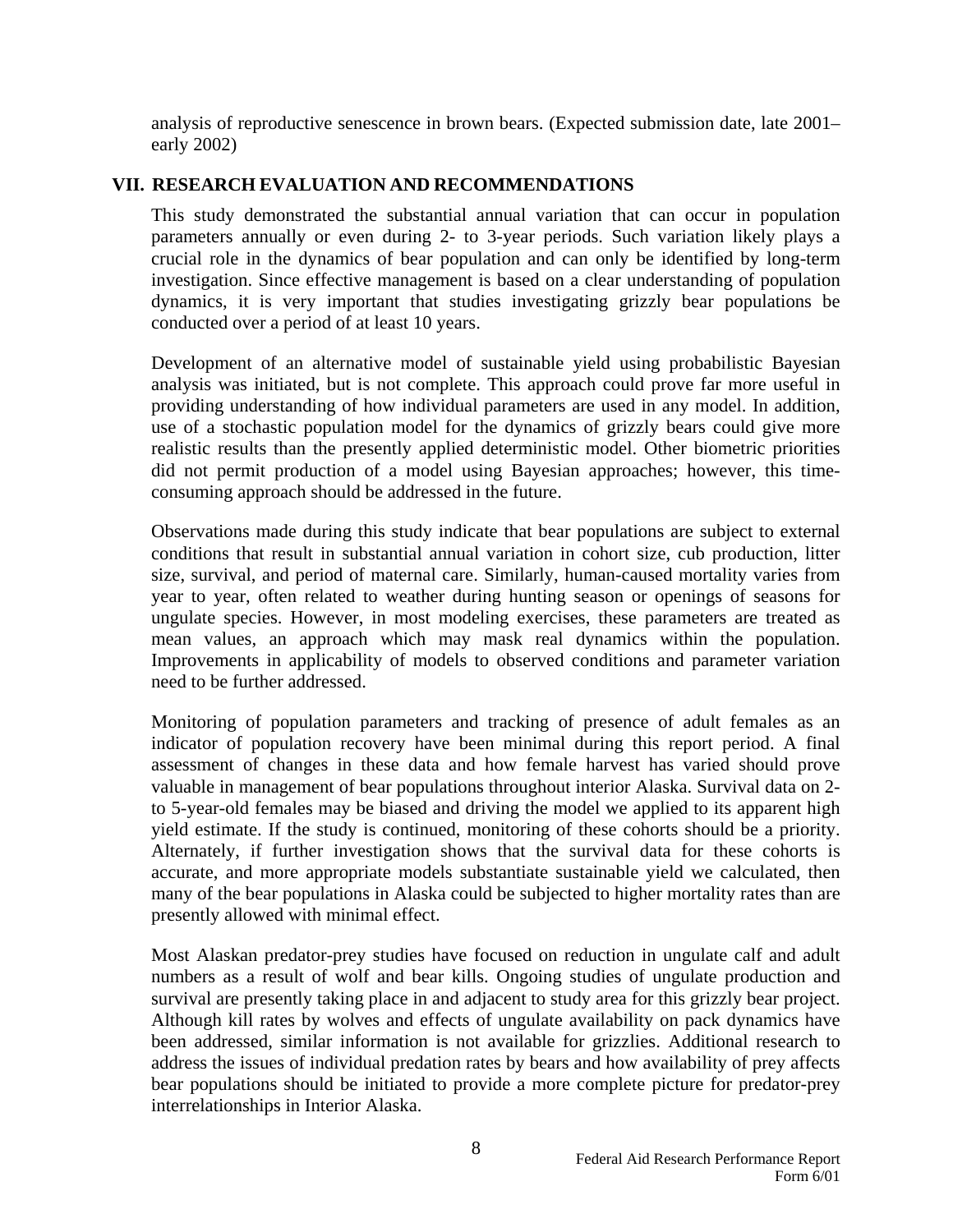#### **VIII. FEDERAL AID TOTAL PROJECT COSTS FROM BEGINNING TO END OF PROJECT**

Total project costs for this period were \$121,000, including salary and operating costs.

#### **IX. LITERATURE CITED**

- EBERHARDT LL. 1985. Assessing the dynamics of wild populations. *Journal of Wildlife Management* 49(4):997–1012.
	- ——— AND DB SINIFF. 1977. Population dynamics and marine mammal management policies. *Journal of the Fisheries Research Board of Canada* 34(2):183–190.
	- ———, BM BLANCHARD, AND RR KNIGHT. 1994. Population trend of the Yellowstone grizzly bear as estimated from reproductive and survival rates. *Canadian Journal of Zoology* 72(2):360–363.
- HOVEY FW AND BN MCLELLAN. 1996. Estimating population growth of grizzly bears from the Flathead River drainage using computer simulations of reproduction and survival rates. *Canadian Journal of Zoology* 74:1409–1416.
- MILLER SD. 1988. Impacts of increased hunting pressure on the density, structure and dynamics of brown bear populations I Alaska's Management Unit 13. Alaska Department of Fish and Game. Federal Aid in Wildlife Restoration. Final Research Report. Grant W-22-6. Study 4.21. 151 pp.
	- ———, GC WHITE, RA SELLERS, HV REYNOLDS, JW SCHOEN, K TITUS, VG BARNES, JR, RB SMITH, RR NELSON, WB BALLARD, AND CC SCHWARTZ. 1997. Brown and black bear density estimation in Alaska using radiotelemetry and replicated mark-resight techniques. *Wildlife Monographs* 133.
- SWENSON DE, F SANDEGREN, A BJARVALL, A SODERBERG, P WABAKKEN, AND R FRANZEN. 1994. Size, trend, distribution and conservation of the brown bear *Ursus arctos* population in Sweden. *Biological Conservation* 70:9–17.
- POLLOCK KH, SR WITERSTEIN, AND CM BUNCK. 1989. Survival analysis in telemetry studies: the staggered entry design. *Journal of Wildlife Management* 53:7–15.
- TESTA JW. 1996. Using annual approximations of birth rate in models for species with multiannual reproductive cycles. *Marine Mammal Science* 12(3):428–433.